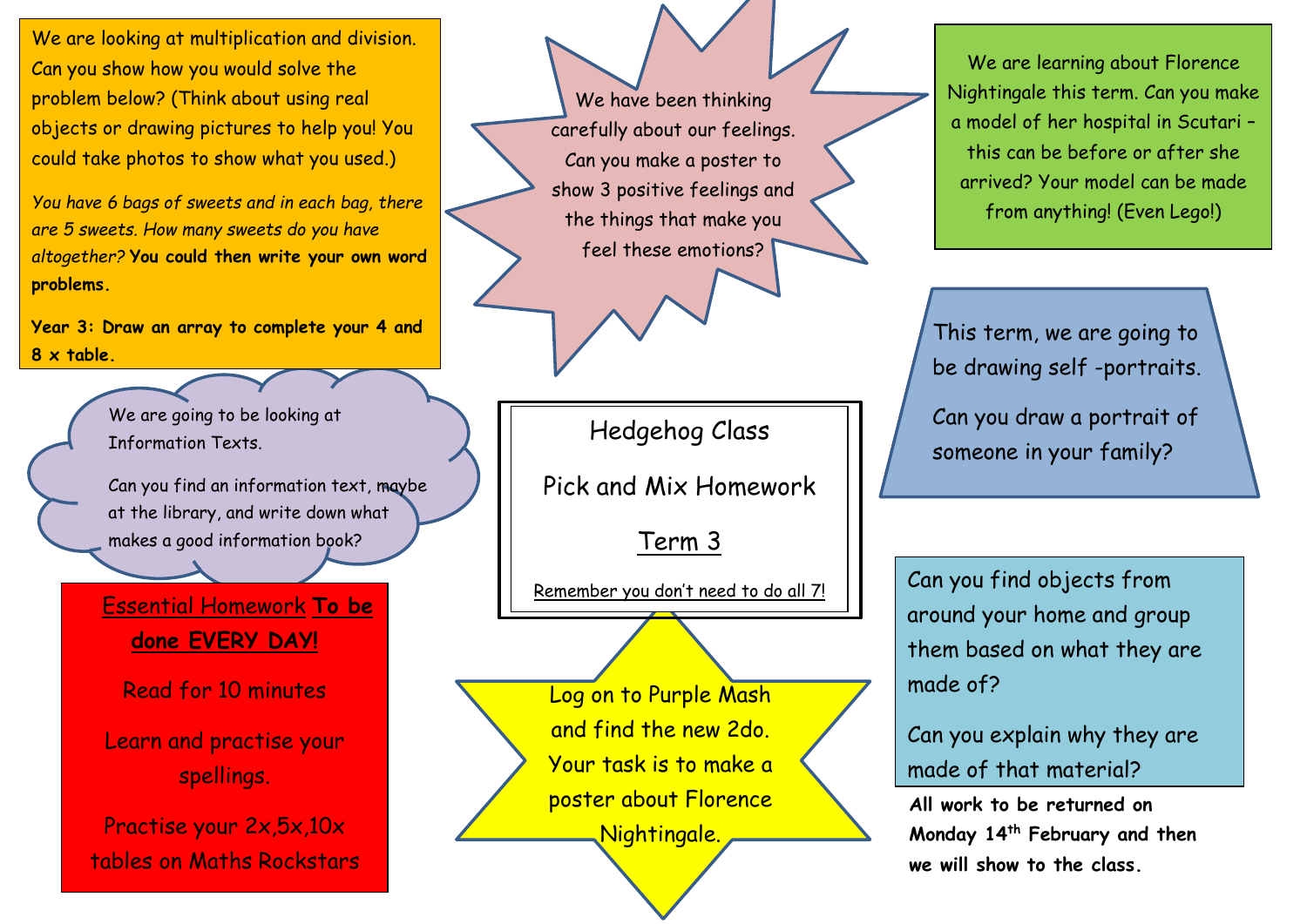## Examples for Maths

| Methods we use to add                                                                    | Methods we use to subtract                                                      |
|------------------------------------------------------------------------------------------|---------------------------------------------------------------------------------|
| $26 + 7 = 33$<br>$32+7=39$                                                               | $\sqrt{5}$<br>$\overline{3}$<br>$35-10=25$<br>4<br>$= 31$                       |
| Tens Ones<br>Tans<br>Ones<br>$rac{660}{660}$<br>   <br>$\circ$                           | Tans<br>Ches<br>Tens Ones                                                       |
| $\alpha$<br>0000<br>$\begin{smallmatrix} 0&0&0\\ 0&0&0\\ 0&0&0 \end{smallmatrix}$<br>000 | $*$<br>11米<br>$\frac{a}{K}$<br>$\frac{1}{10}$<br>$\frac{1}{2}$<br>w<br>$\alpha$ |
| $\overline{3}$<br>$\alpha$<br>3<br>3                                                     | $\mathbf{2}$<br>5<br>3<br>1                                                     |
|                                                                                          |                                                                                 |
| $34 + 28 = 62$<br>$28+20=48$                                                             | $\sim$<br>$6 - 8 = 3$<br>$4 -$<br>8                                             |
| Tens Ones<br>Tens<br>Ones<br>$\left  \frac{1}{2} \right $<br>$-000$<br>When we odd       | Tens Ones                                                                       |
| multiplesity<br>8000<br>10 the ones                                                      | We exchanged a ten into<br>$\alpha$<br>the ones column.<br>y + x x x x          |
| Stay the same<br>$\overline{2}$<br>4<br>6<br>8                                           | P<br>$\overline{\mathbf{z}}$<br>8                                               |
|                                                                                          |                                                                                 |